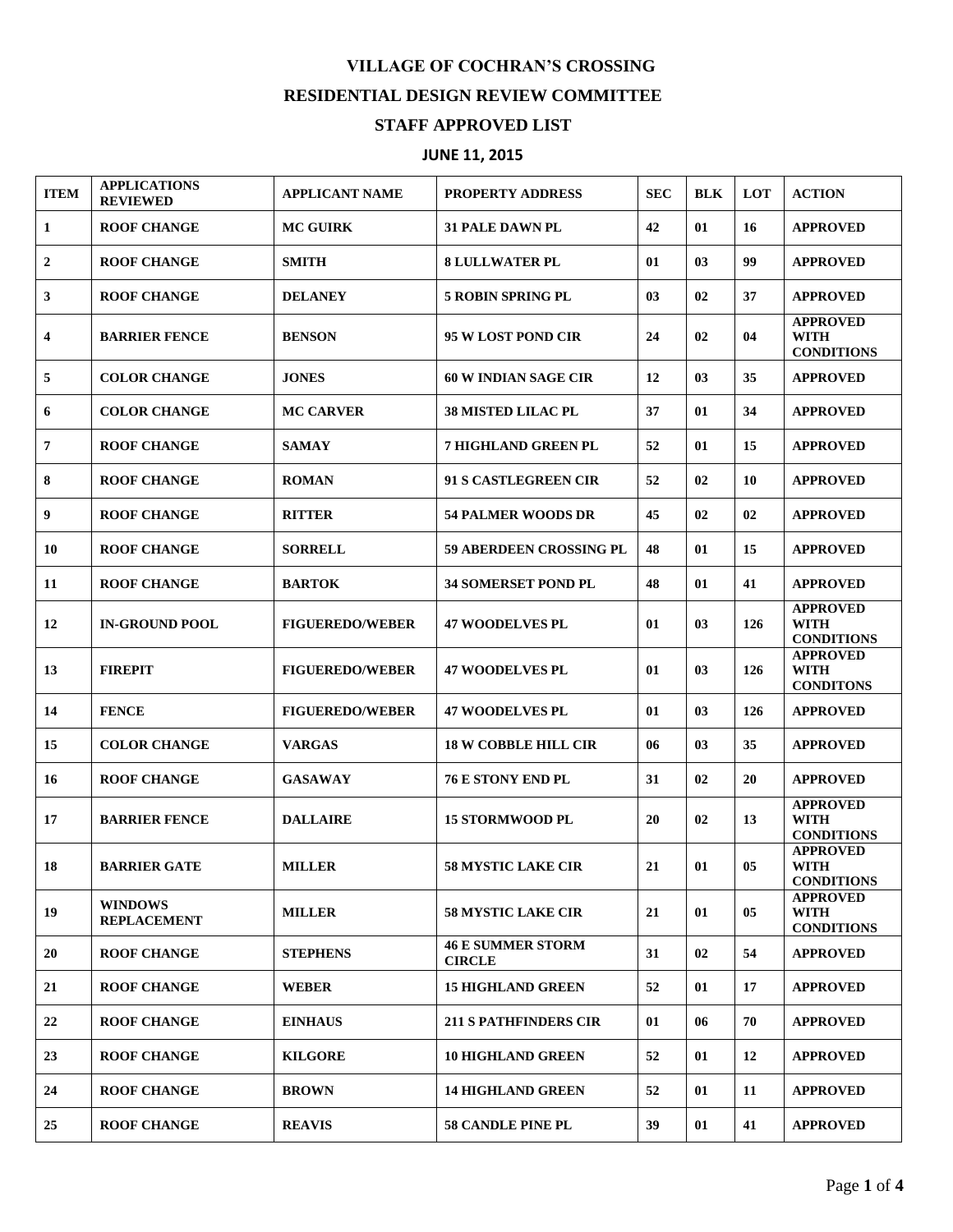| 26 | <b>ROOF CHANGE</b>                                  | <b>WAPLE</b>        | <b>30 ABERDEEN CROSSING</b>    | 48 | 01 | 22  | <b>APPROVED</b>                                     |
|----|-----------------------------------------------------|---------------------|--------------------------------|----|----|-----|-----------------------------------------------------|
| 27 | <b>CONCEPT ROOM</b><br><b>ADDITION</b>              | <b>FRAY</b>         | <b>14 SEDER'S WALK</b>         | 16 | 03 | 21  | <b>APPROVED</b><br><b>WITH</b><br><b>CONDITIONS</b> |
| 28 | <b>TREE REMOVAL</b>                                 | <b>ORSAG</b>        | 94 E MISTYBREEZE CIR           | 01 | 06 | 24  | <b>APPROVED</b>                                     |
| 29 | <b>TREE REMOVAL</b>                                 | <b>MUNDIE</b>       | 93 E MISTYBREEZE CIR           | 01 | 05 | 16  | <b>APPROVED</b>                                     |
| 30 | <b>MATERIAL CHANGE</b>                              | <b>LARCOMBE</b>     | <b>6 NIGHTWIND PL</b>          | 17 | 01 | 51  | <b>APPROVED</b>                                     |
| 31 | <b>COLOR CHANGE</b>                                 | <b>LARCOMBE</b>     | <b>6 NIGHTWIND PL</b>          | 17 | 01 | 51  | <b>APPROVED</b>                                     |
| 32 | <b>TRASH &amp; RECYCLE</b><br><b>CART SCREENING</b> | <b>DEKANTER</b>     | 94 S PLACID HILL CIR           | 03 | 01 | 03  | <b>APPROVED</b>                                     |
| 33 | <b>ROOF CHANGE</b>                                  | <b>SCHWARZ</b>      | <b>24 WINDFELLOW PL</b>        | 01 | 03 | 109 | <b>APPROVED</b>                                     |
| 34 | <b>BAT HOUSE</b>                                    | <b>YERBY</b>        | <b>74 DRIFTOAK CIR</b>         | 40 | 02 | 06  | <b>APPROVED</b>                                     |
| 35 | <b>ROOF CHANGE</b>                                  | <b>WOOLUMS</b>      | <b>129 N RAINBOW RIDGE CIR</b> | 01 | 01 | 10  | <b>APPROVED</b>                                     |
| 36 | <b>INGROUND POOL &amp; SPA</b>                      | <b>THRUMAN</b>      | <b>122 SPRING MIST PL</b>      | 25 | 01 | 09  | <b>APPROVED</b><br><b>WITH</b><br><b>CONDITIONS</b> |
| 37 | <b>DETACHED BUILDING</b>                            | O'CONNOR            | <b>46 CLOUDLEAP PL</b>         | 05 | 02 | 96  | <b>APPROVED</b>                                     |
| 38 | <b>ROOF CHANGE</b>                                  | <b>DI FRANCESCO</b> | <b>23 LAVENDER HAZE PL</b>     | 37 | 02 | 10  | <b>APPROVED</b>                                     |
| 39 | <b>ROOF CHANGE</b>                                  | <b>KOBATAKE</b>     | <b>3 CANDLENUT PL</b>          | 40 | 01 | 32  | <b>APPROVED</b>                                     |
| 40 | <b>ROOF CHANGE</b>                                  | <b>BRINK</b>        | <b>123 W TRILLIUM CT</b>       | 19 | 02 | 12  | <b>APPROVED</b>                                     |
| 41 | <b>ROOF CHANGE</b>                                  | <b>BRAMLEY</b>      | <b>71 CASCADE SPRINGS PL</b>   | 02 | 04 | 33  | <b>APPROVED</b>                                     |
| 42 | <b>ROOF CHANGE</b>                                  | <b>LOTTS</b>        | <b>42 BRIDGEBERRY PL</b>       | 22 | 02 | 14  | <b>APPROVED</b>                                     |
| 43 | <b>ROOF CHANGE</b>                                  | <b>BURTON</b>       | <b>39 SUMMERWALK PL</b>        | 33 | 04 | 13  | <b>APPROVED</b>                                     |
| 44 | <b>ROOF CHANGE</b>                                  | <b>BUCKLEY</b>      | <b>18 S SUMMER CLOUD DR</b>    | 29 | 02 | 05  | <b>APPROVED</b><br><b>WITH</b><br><b>CONDITIONS</b> |
| 45 | <b>WOOD DECK</b>                                    | <b>BUCKLEY</b>      | <b>18 S SUMMER CLOUD DR</b>    | 29 | 02 | 05  | <b>APPROVED</b>                                     |
| 46 | <b>DRIVEWAY</b>                                     | <b>STEHM</b>        | <b>62 S SUMMER CLOUD</b>       | 28 | 04 | 04  | <b>APPROVED</b>                                     |
| 47 | <b>SIDING CHANGE</b>                                | <b>BLANCHARD</b>    | <b>42 E COPPER SAGE CIR</b>    | 12 | 04 | 37  | <b>APPROVED</b>                                     |
| 48 | <b>PERGOLA</b>                                      | <b>RANDOLF</b>      | <b>27 CORNERBROOK PL</b>       | 02 | 02 | 22  | <b>APPROVED</b><br><b>WITH</b><br><b>CONDITIONS</b> |
| 49 | <b>FIREPIT</b>                                      | <b>RANDOLF</b>      | <b>27 CORNERBROOK PL</b>       | 02 | 02 | 22  | <b>APPROVED</b><br><b>WITH</b><br><b>CONDITIONS</b> |
| 50 | <b>WOOD DECK</b>                                    | <b>RANDOLF</b>      | 27 CORNERBROOK PL              | 02 | 02 | 22  | <b>APPROVED</b>                                     |
| 51 | <b>PATIO COVER</b>                                  | <b>GOETZ</b>        | 55 CANDLE PINE PL              | 39 | 01 | 30  | <b>APPROVED</b><br><b>WITH</b><br><b>CONDITIONS</b> |
| 52 | <b>ROOF CHANGE</b>                                  | <b>BEATY</b>        | <b>19 WISTERIA WALK CIR</b>    | 37 | 01 | 05  | <b>APPROVED</b>                                     |
| 53 | <b>TREE REMOVAL</b>                                 | <b>WHITE</b>        | <b>38 QUAIL ROCK POINT</b>     | 57 | 01 | 10  | <b>APPROVED</b>                                     |
| 54 | <b>FENCE</b>                                        | <b>DE LEON</b>      | <b>2 E SHADOWPOINT CIR</b>     | 08 | 03 | 54  | <b>APPROVED</b>                                     |
| 55 | <b>COLOR CHANGE</b>                                 | <b>DYE</b>          | <b>26 E SUMMER STORM CIR</b>   | 31 | 02 | 57  | <b>APPROVED</b>                                     |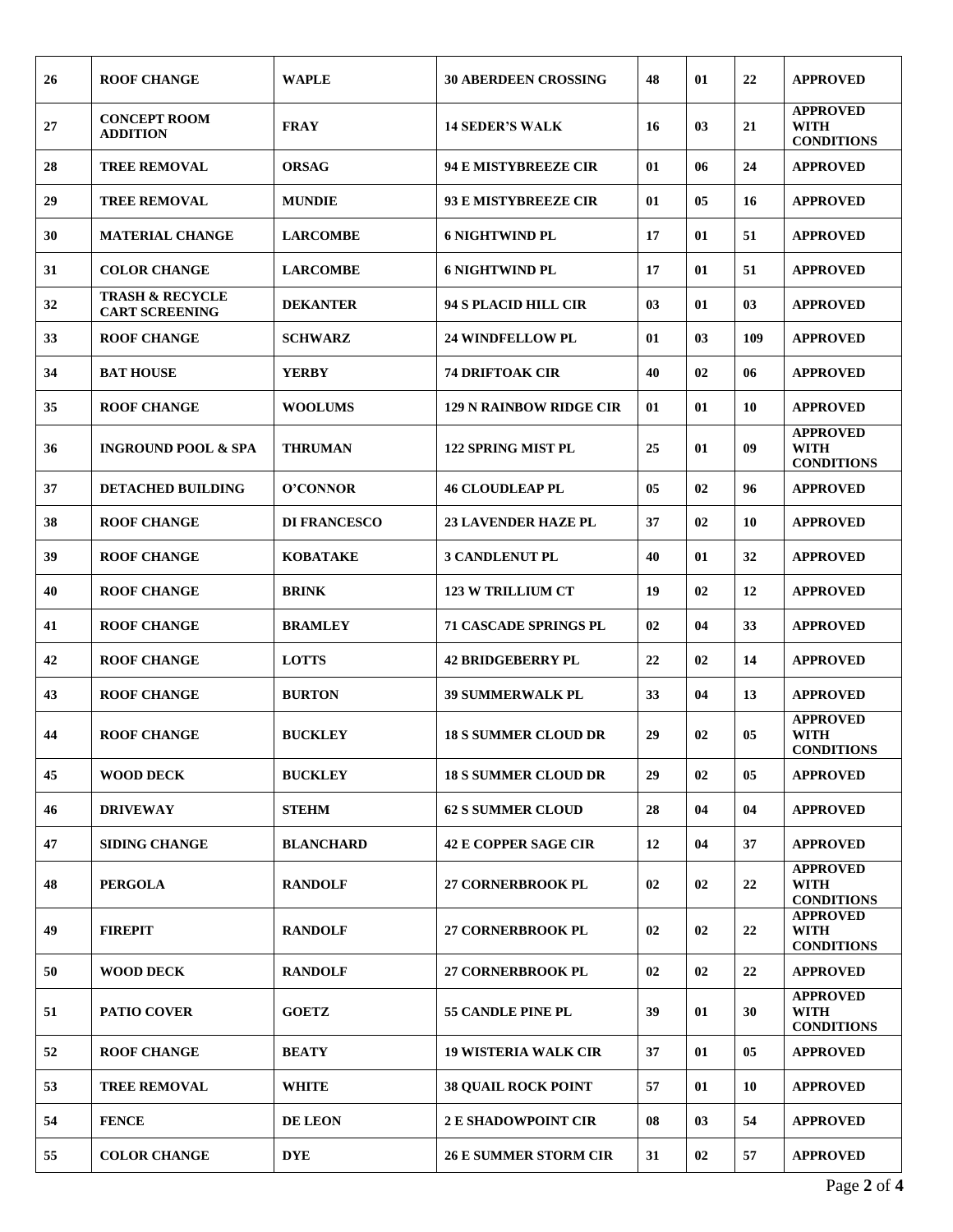| 56         | <b>ROOM ADDITION</b>            | <b>KOENIG</b>      | <b>10 W EDEN ELM CIR</b>       | 04 | 01 | 19 | <b>APPROVED</b><br>WITH<br><b>CONDITIONS</b>        |
|------------|---------------------------------|--------------------|--------------------------------|----|----|----|-----------------------------------------------------|
| 57         | <b>PATIO COVER</b>              | <b>WILLS</b>       | <b>10 CHERRY BLOSSOM PL</b>    | 29 | 01 | 15 | <b>APPROVED</b><br>WITH<br><b>CONDITIONS</b>        |
| 58         | <b>PATIO</b>                    | <b>WILLS</b>       | <b>10 CHERRY BLOSSOM PL</b>    | 29 | 01 | 15 | <b>APPROVED</b>                                     |
| 59         | <b>RAISED COUNTER BAR</b>       | <b>WILLS</b>       | <b>10 CHERRY BLOSSOM PL</b>    | 29 | 01 | 15 | <b>APPROVED</b>                                     |
| 60         | <b>ROOF CHANGE</b>              | <b>PERRY</b>       | <b>35 SILENT BROOK CT</b>      | 02 | 02 | 64 | <b>APPROVED</b>                                     |
| 61         | <b>ROOF CHANGE</b>              | <b>CIRINCIONE</b>  | <b>22 W STONY END PL</b>       | 31 | 03 | 17 | <b>APPROVED</b>                                     |
| 62         | <b>ROOF CHANGE</b>              | <b>LEDERGERBER</b> | <b>10 SILVER CANYON PL</b>     | 06 | 06 | 35 | <b>APPROVED</b>                                     |
| 63         | <b>PATIO COVER</b>              | <b>KEATING</b>     | <b>4 HORNSILVER PL</b>         | 07 | 01 | 45 | <b>APPROVED</b><br><b>WITH</b><br><b>CONDITIONS</b> |
| 64         | <b>SUMMER KITCHEN</b>           | <b>KEATING</b>     | <b>4 HORNSILVER PL</b>         | 07 | 01 | 45 | <b>APPROVED</b><br>WITH<br><b>CONDITIONS</b>        |
| 65         | <b>PERGOLA</b>                  | <b>SILMAN</b>      | <b>39 E SUNNY SLOPE CIR</b>    | 32 | 01 | 19 | <b>APPROVED</b><br><b>WITH</b><br><b>CONDITIONS</b> |
| 66         | <b>PATIO</b>                    | <b>SILMAN</b>      | <b>39 E SUNNY SLOPE CIR</b>    | 32 | 01 | 19 | <b>APPROVED</b>                                     |
| 67         | <b>SUMMER KITCHEN</b>           | <b>SILMAN</b>      | <b>39 SUNNY SLOPE CIR</b>      | 32 | 01 | 19 | <b>APPROVED</b><br>WITH<br><b>CONDITIONS</b>        |
| 68         | <b>FIREPIT</b>                  | <b>SILMAN</b>      | <b>39 SUNNY SLOPE CIR</b>      | 32 | 01 | 19 | <b>APPROVED</b><br><b>WITH</b><br><b>CONDITIONS</b> |
| 69         | <b>FOUNTAIN</b>                 | <b>SILMAN</b>      | <b>39 SUNNY SLOPE CIR</b>      | 32 | 01 | 19 | <b>APPROVED</b><br><b>WITH</b><br><b>CONDITIONS</b> |
| 70         | <b>IN-GROUND POOL &amp; SPA</b> | <b>HERVELLA</b>    | <b>22 HILLSIDE VIEW PL</b>     | 30 | 02 | 27 | <b>APPROVED</b><br><b>WITH</b><br><b>CONDITIONS</b> |
| 71         | <b>PERGOLA</b>                  | <b>HERVELLA</b>    | <b>22 HILLSIDE VIEW PL</b>     | 30 | 02 | 27 | <b>APPROVED</b><br><b>WITH</b><br><b>CONDITIONS</b> |
| ${\bf 72}$ | <b>SUMMER KITCHEN</b>           | <b>HERVELLA</b>    | <b>22 HILLSIDE VIEW PL</b>     | 30 | 02 | 27 | <b>APPROVED</b><br><b>WITH</b><br><b>CONDITIONS</b> |
| 73         | <b>PERGOLA</b>                  | <b>SILMAN</b>      | <b>39 E SUNNY SLOPE CIR</b>    | 32 | 01 | 19 | <b>APPROVED</b><br><b>WITH</b><br><b>CONDITIONS</b> |
| 74         | <b>PATIO</b>                    | <b>SILMAN</b>      | <b>39 E SUNNY SLOPE CIR</b>    | 32 | 01 | 19 | <b>APPROVED</b>                                     |
| 75         | <b>SUMMER KITCHEN</b>           | <b>SILMAN</b>      | <b>39 E SUNNY SLOPE CIR</b>    | 32 | 01 | 19 | <b>APPROVED</b><br><b>WITH</b><br><b>CONDITIONS</b> |
| 76         | <b>PATIO COVER</b>              | <b>BECKMAN</b>     | <b>42 LOST POND CIR</b>        | 24 | 01 | 19 | <b>APPROVED</b><br><b>WITH</b><br><b>CONDITIONS</b> |
| 77         | <b>PATIO</b>                    | <b>BECKMAN</b>     | <b>42 LOST POND CIR</b>        | 24 | 01 | 19 | <b>APPROVED</b>                                     |
| 78         | <b>HOME</b>                     | <b>MILLER</b>      | <b>58 MYSTIC LAKE CIR</b>      | 21 | 01 | 05 | <b>APPROVED</b><br><b>WITH</b><br><b>CONDITIONS</b> |
| 79         | <b>SUMMER KITCHEN</b>           | <b>MILLER</b>      | <b>58 MYSTIC LAKE CIR</b>      | 21 | 01 | 05 | <b>APPROVED</b><br>WITH<br><b>CONDITIONS</b>        |
| 80         | <b>FENCE</b>                    | <b>GOTTLIEB</b>    | <b>34 ABERDEEN CROSSING PL</b> | 48 | 01 | 21 | <b>APPROVED</b>                                     |
| 81         | <b>FENCE</b>                    | <b>PATTERSON</b>   | <b>86 MEADOWRIDGE PL</b>       | 33 | 01 | 17 | <b>APPROVED</b>                                     |